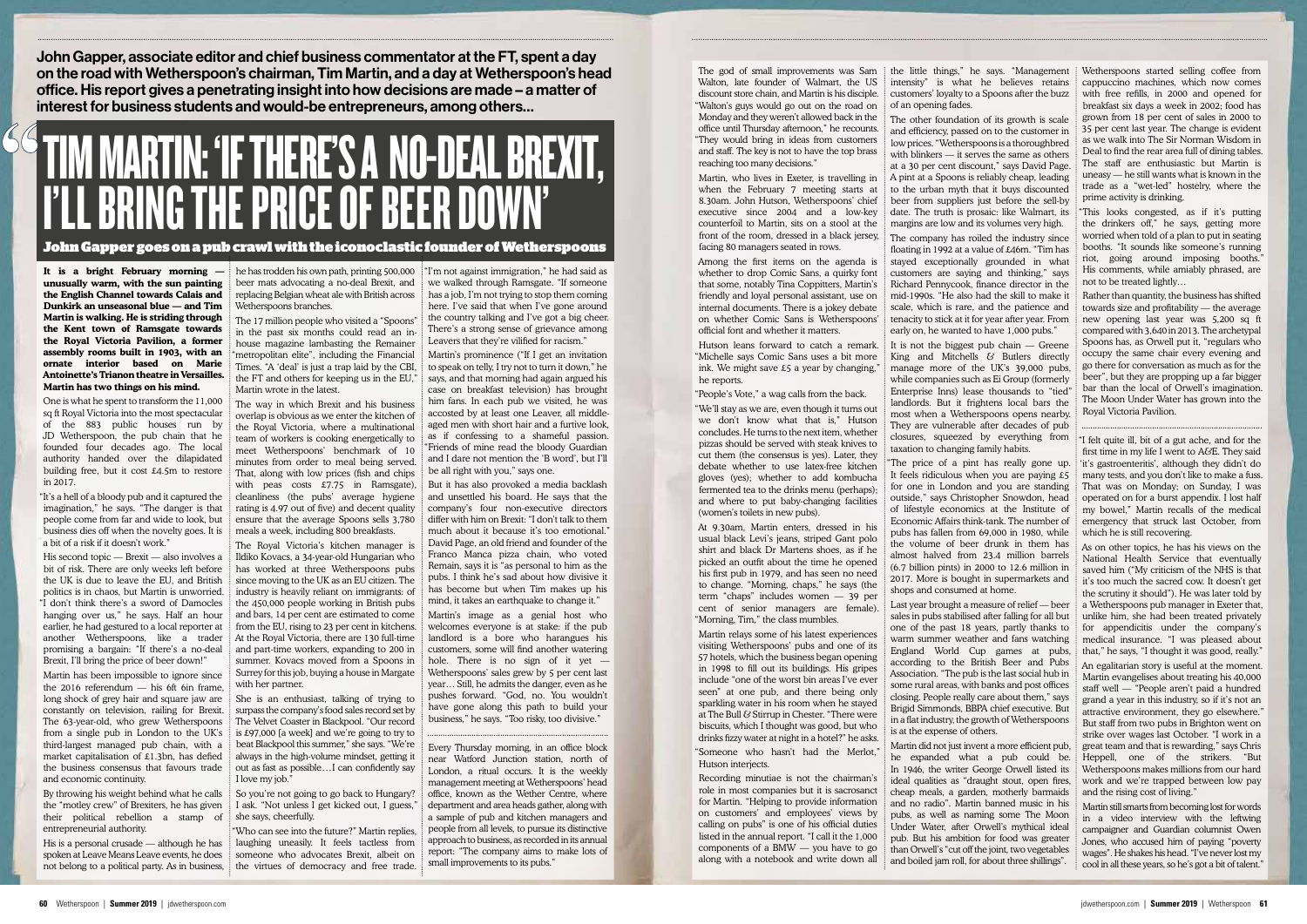employer: its over-25s starting rate of £8.26 per hour is 5.5 per cent higher than the £7.83 legal minimum wage (though lower than the voluntary "living wage" of £9 an hour) and it pays 15.8 per cent higher on average. It also gave £43m in bonuses and free shares last year, 82 per cent of which went to pub employees.

We are lunching in the Royal Pavilion at a high table with a sea view — fish and chips for me and jacket potato with tuna mayonnaise (£6.75) for him, delivered in less than 10 minutes. Martin talks about his father, a Royal Air Force pilot who left at 29 with vertigo, and took a sales job with Guinness. Martin was born in Norwich and grew up in both Northern Ireland and New Zealand as his father's job moved.

"He used to call me insubordinate. His idea of anathema was someone who argued all the time," Martin says. Yet this iconoclasm was crucial to Martin's success. Having studied law at Nottingham university and moved to London to study as a barrister, he found it hard: "I thought, 'I can't spend my life reading at half the pace of everyone else.'" But he also studied at another bar — an independent pub in Muswell Hill, London, that was not tied to a brewer and served Ruddles County bitter.

He ended up buying it for £40,000 (partly financed by selling his flat) plus a holiday for the seller in Jamaica, where Martin's father was then working. Wetherspoons, named after a teacher at one of his schools, was independent from the start: he avoided buying pubs with ties to brewers, often converting other properties instead. Its pubs can be found in former cinemas, post offices and banks.

Wetherspoons is not the meanest pub harder since 2016. "Once you start arguing, I suppose you tend to marginalise, then radicalise yourself," he says. From backing something like single market membership before the referendum ("We can do a fantastic deal with the French, as have the Norwegians and the Swiss...if they can do well outside the EU, so can we," he said on Sky television in February 2016), he now insists on a complete breach.

His belief in Brexit parallels his faith in the British pub as a demos, in which everyone has a voice — like a Wetherspoons management meeting. Orwell complained in the 1940s that a ban on children in pubs had "turned these places into mere boozingshops instead of the family gathering-places that they ought to be". Martin defines the distinction between a pub and an American bar, or a French café, as the social mix: "You meet a cross-section of people in a pub. That's what makes it different."

For him, Brexit is an opportunity to regain sovereignty rather than ceding control to European bureaucrats. "From a teenager, my thought was that democracy is essential for the future...if the world's going to survive, you need countries like China and Russia to be democracies. If everyone's got a vote, including women, it's a brilliant way to avoid conflict. A lot of people [think] you can have too much democracy and you do better if you give power to énarques (the French elite). I've hardly had a sensible conversation about this, it's so riven with emotion."

I think England is an island on its own and it should work on its own. We don't have to be in the EU and pay them money left, right and centre," he says. "We have exports that go to Canada, America, China etc. We used to be a strong country. We are still a strong country."

"I would go for no deal, just get out and try to negotiate from there. I think there's all sorts of agreements the EU would be willing to do then. I wouldn't try to get a 50,000-page document that covers every damn thing, all at once. It's too complicated," Martin says. His radicalism fits his hostility to limits on British sovereignty: it also evokes an insubordinate young barrister buying a pub without a draught beer tie to any brewer. He could run it exactly as he wanted.

> There's not actually much else I can do," he replied, mulling over the question as we walked. "I've got a bad back, so I can't do many sports. If I work eight hours a day, I can still go for a walk for an hour or two, and have a couple of pints. What else is there, sort of thing?"

The English Romantic painter JMW Turner called the skies over east Kent "the loveliest in all of Europe". He is commemorated in the Turner Contemporary gallery in the Victorian seaside resort of Margate, where Martin's driver drops us a mile short of The Mechanical Elephant pub. The late afternoon sun is indeed lovely, falling across the Dreamland amusement park and Margate bay.

**62** Wetherspoon | **Summer 2019** | jdwetherspoon.com jdwetherspoon.com | **Summer 2019** | Wetherspoon **63** □Offer (excluding take-away, hot chocolate and other unlisted hot drinks) available 7 days a week; applies on day of purchase, during one visit; is non-transferable. Exclusions apply. \*See main menu for drinks selection.

It might also be because he argues without compromise, and his views have grown "I should have brought my mate in.

Martin has always been a walker — the first time we met, in the Knights Templar, a Spoons converted from a former bank in Chancery Lane, he was a few minutes late because he had walked across London from Paddington. As we emerged from the first pub on our tour of Kent, the Eight Bells in Dover, he cited a Thomas Hardy poem about the poet treading the same ancient path as when a child: "The Roman Road runs straight and bare/ As the pale partingline in hair."

By Margate, he has visited four pubs that day, and has three more to go. But he is on alert as we reach The Mechanical Elephant, named after a contraption driven by an engine that "walked" the front with holidaymakers on its howdah in the 1950s. We stop to check the state of its flower baskets and three posters that are supposed to be on display. "How f-ing difficult is it to get right?" he mutters.

The Mechanical Elephant is on the endangered species list — it has been trading in a lacklustre fashion and a new manager has been brought in to make improvements. But as Martin enters the pub, filled with locals having a Friday afternoon pint of beer, his mood elevates.

"I didn't realise you were so tall," says one drinker at the bar.

"I'm wearing high heels today," Martin replies, easing happily into bar room banter. "I've heard they're popular in Margate."

He's playing golf this morning. He's so Brexit you could have talked to him for hours."

"We might drive each other mad," Martin says. He introduces himself to the bar staff, getting one name wrong, then correcting it carefully in his notebook. "I think I'm getting hard of hearing," he apologises. "It wouldn't be surprising — it's all that Captain Beefheart in the 1970s."

Having ordered a cup of tea, he is soon perched by a high table at the rear, talking to the Elephant's new manager about his revival efforts. I chat to a group of middleaged men gathered with pints at a table. One is Bernie Stone, a 64-year-old retired bricklayer who is a forthright Brexiter.

As I go, Martin is mulling over refurbishments with the manager, warming to the idea of reviving the Elephant. "We'll be moving the bar upstairs and generally sprucing it up, I think," he says.

Some other entrepreneurs who supported Brexit have invited charges of hypocrisy by planning to relocate themselves or their companies abroad. Sir James Dyson, founder of the consumer electronics company, is shifting his headquarters from the UK to Singapore. Sir James Ratcliffe, founder of the chemical group Ineos, has been reported to be considering moving to Monaco himself to avoid tax.

Martin is not leaving. The UK government received £729m in taxes from Wetherspoons' business in 2018, including VAT, national insurance and alcohol duty, but relocating the pubs is impossible and it is difficult to imagine him happy anywhere else but in one of them. He took a sabbatical in 2003 but returned as chairman after only six months. Nearing The Elephant, I had asked whether, at his age and with his fortune, he thought of retiring.

*FT Magazine Life & Arts - March 2019*

FREE **REFILLS** ON ANY TEA  $OR$  – COFFEE ALL DAY EVERY DAY **Flat white, cappuccino, latte, Americano, espresso, tea** *LAVATIA* 

TORINO, ITALIA, 1895









Traditional breakfast; Smashed avocado English muffin



the fact drinkaware.co.uk

idwetherspoon.com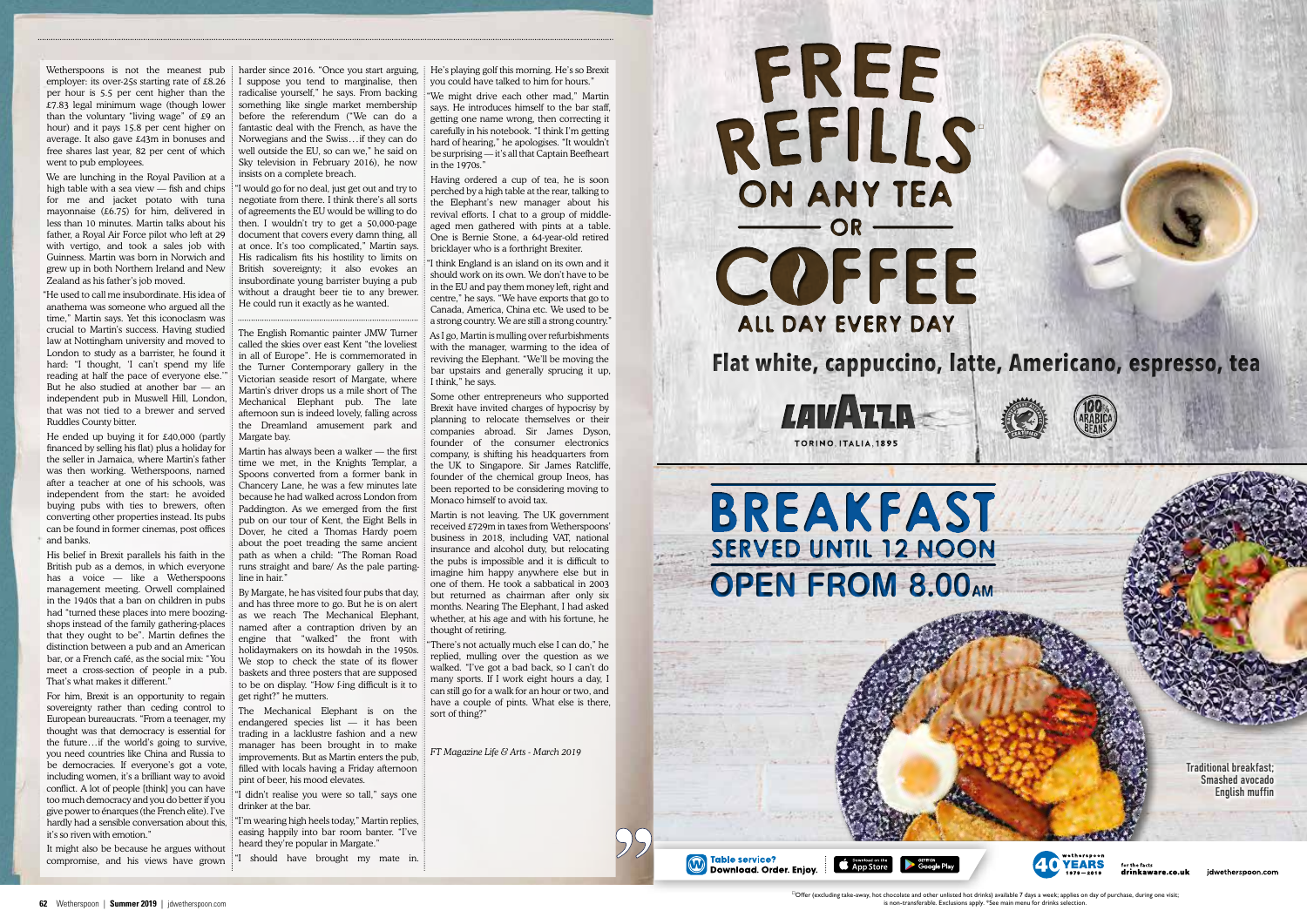# **THE GUARDIAN**

# **PROFESSOR ROBERT TOMBS**

## Historian and author

**The most disturbing aspect of the Brexit debate is not the risk of traffic jams at Dover or possibly having to pay £7 every two years to visit our beloved Continent, but the anger, contempt and loathing that has erupted on both sides. Each blames the other. Yet the two are not equivalent. Brexiteers have insisted – sometimes, no doubt, in outspoken terms – that our political institutions and practices should be respected, and that national sovereignty as understood for centuries should be upheld. As Burke said of the Glorious Revolution, it was done not to overthrow but to defend "laws and liberties".**

Hard-line Remainers, in contrast, have been and are willing to push their campaign beyond legitimate politics as previously understood. First, they have encouraged foreign authorities to resist the policy of the UK, and have thereby done much to sabotage that policy. Second, they have attempted to delegitimise legal votes, using arguments that would take us back 150 years and more – essentially, that ordinary people are incapable of taking a major national decision and that they must therefore be overruled.

I am a member of a group of academics called Briefings for Brexit, and we have been reflecting on this "Remainer Revolt". We have noted that civil servants detest disruption. We have suggested that the issue has become one of "identity politics", with vehement Remainers motivated less by affection for the EU than by contempt for those they think support Brexit – above all the white working class. We have identified Tory Remainers with those who think that all that really matters in politics is delivering material benefits to the masses.

Yet I felt something was still missing. The penny dropped when I read the vocal Remainer and former MP Matthew Parris in the latest Spectator. For him, Brexit means "trusting the people": "I don't," he writes. "Never have and never will." Rejecting the idea of "an unseen bond between parliament and people", he sees its job as curbing "the instincts of the mob".

The enlightened elite must govern by subterfuge if necessary.

How far backwards elitist rejection – principled rejection, if you like – of democracy takes us. Even in the 1830s the prescient political thinker Alexis de Tocqueville, aristocrat though he was, acknowledged that ordinary people had a shrewd grasp of things within their experience. Gladstone, our greatest liberal, considered the popular electorate more moral than the elite.

Nearly 200 years after Tocqueville, how much wider is popular experience of the world than he could have imagined. Yet a lady in Newnham (Cambridge's miniature Islington) told me recently that she had only understood Brexit because her Leave-voting gardener and cleaning lady had explained it: it did not occur to her that their views had any value – though her own were, to use an apt term, nebulous. She could not conceive that their experience of working and bringing up families could have given them a knowledge of the world as valid as her view from the ivory tower.

 $\bar{\it 7}$ im says: "Robert Tombs, the brilliant Cambridge University professor, gives some historical perspective on the disastrous effects of rule by political elites. He refers to an article by Oxford University-educated Matthew Parris, a former MP. Parris says what a lot of his Oxbridge peers think – he mistrusts the public… and therefore democracy… and prefers to transfer power to the unelected oligarchs of Brussels. (The article by Parris which featured in The Spectator (2018) was headlined: 'Why I don't, never have, and never will trust the people .')

> If such arrogance had any justification, it would be the surpassing excellence of elitist rule. All those Old Regime states were run<br>by experienced and sophisticated by experienced and sophisticated professionals, and all are on the scrapheap of history. What of their present-day successor, the European Union itself, that magnet for Europe's new post-national aristocracy? Its boldest creation, the euro, condemns millions of Europe's young to unemployment or forced migration. Its trading policies impoverish poor countries and add to the tide of migrants. Its supranational power is undermining Europe's fragile and painfully achieved democracies – the real danger to peace and order.

 $\overline{\frac{1}{1}}$  im says: "The Oxford University-educated editor of The Guardian, Katharine Viner, clearly doesn't understand World Trade Organization rules – having stated in the past (see extract from The Guardian, 7/7/17, below) that they would result in the automatic imposition of tariffs… which is completely untrue. In this article, Viner seems to be saying that you need 'trade deals' to trade. Just not correct, Katharine. The UK and EU trade with most of the world on WTO rules… without deals."

And our own political elite: do they consider themselves so infallible and trusted that they can override a referendum and a general election? By what power could they legitimately do so? The phrase "the sovereignty of parliament" is freely bandied about, but that sovereignty is limited. Moreover, it is the institution of parliament that holds sovereignty, not its confused and

disunited members. If they cannot in conscience carry out a programme on which they were elected, their honourable course is to resign, not to break their promises and certainly not to intrigue to undermine them. The Remain-Leave debate is no longer primarily about the EU, if it ever was. It has become, as Parris disarmingly admits, about who governs, and by what right. Not for the first time in our history, we have a relatively small but influential faction, utterly confident of its own intellectual and moral entitlement, which often appears to despise its own country and prefers to pledge its loyalty elsewhere. We saw it with the Puritans and their successors. We saw it with those who acclaimed Stalin's Russia as a higher civilization. In each case, intellectual stubbornness blocked out reality.

Shall we recover from our present political, social and cultural tussles? I believe so. But not through the usual British fudge, in this case presenting a surrender as a compromise. The readiness of the Government to let the EU pick our pocket – who can blame Michel Barnier for obliging? – has produced a "deal" that risks condemning us to years of internal recrimination and wrangling with our neighbours. A second referendum is so patently a ruse, and its leaders so politically discredited, that only the most blinkered or cynical could propose it as a means of reconciliation.

There is more to the clash than just trade: the US and China are engaged in a longterm rivalry for global leadership. Ramping up tough rhetoric is also a routine part of Mr Trump's domestic political showmanship. However, one feature of the Sino-US deal that Brexiters like Dr Fox should note with alarm is a bespoke dispute resolution procedure. If completed, that feature would bypass the WTO – an outcome consistent with the US president's loathing of multilateral institutions that might constrain his actions. Theresa May could try asking Mr Trump to be more respectful of international rules when he visits London next month, but she wouldn't get far. Besides, she fears alienating the man who can bestow promises of a "special" post-Brexit deal with the UK. But the idea that Washington, under any administration, would do favours for Britain in international trade talks is one of Brexit's wilder delusions. It is an arena where cold realpolitik is paramount and size matters. China is currently testing the limits of its leverage as an emerging superpower. It is a simple fact of geography and scale that the UK cannot compete in that league. In equivalent talks it would have terms dictated in much the way that Brussels, representing the collective mass of 27 countries, has been able to dictate terms of withdrawal from the EU. The same would be true if the UK sought to negotiate its way back to single market access from a base of WTO rules. A painful

The only way left to restore calm now is a "managed no deal", for which all sides are preparing. Most Remainers are not hardliners but understandably worry about economic apocalypse. If and when that does not materialise – and with sensible preparations it will not – then our politics will go off the boil, and ex-prime ministers will resume what Dr Johnson called the innocent employment of making money. We are not, after all, in as febrile a state as the United States, France, Italy, Spain or even Germany. The Brexit vote calmed down our politics, eliminating Ukip and strengthening the two main parties. Once carried out it can do so again.

*By Robert Tombs The Daily Telegraph / 22 December 2018*

# HARD-LINE REMAINERS REJECT DEMOCRACY ITSELF IN ELITIST ATTEMPT TO SUBVERT BREXIT

Wetherspoon News aims to present both sides of the argument in respect of the EU.

# THE GUARDIAN VIEW ON HARD BREXIT TRADE: **MAKING BRITAIN VÜLNERABLE** Tensions between Washington and Beijing show the value for the UK of membership of a continental bloc

**Some leave voters hoped for control over immigration. Others expected a budget dividend for the NHS. But for many Tory MPs, Brexit's most cherished prize was a rather more obscure benefit: restoration of an independent seat at the World Trade Organization, representing freedom to strike bilateral trade deals. No one is more excited about that prospect than Liam Fox, the international trade secretary. He could hardly conceal his impatience in a speech on Wednesday extolling the virtues of the WTO. He urged an audience of business leaders to pay more attention to the organisation. Implicit in that message is a complaint that the UK's role in EU institutions has monopolised economic debate.**

But access to European markets, integration in European supply chains and influence over EU rules cannot be dismissed as second-tier concerns. Most serious efforts to model Brexit show a substantial cost from quitting the single market and customs union. The idea that Britain can simply drop its existing arrangements and trade according to "WTO rules" is a fantasy advanced by hard Brexiters who either deny the damage that shock would inflict or relish it as purgative exposure to uncompromising global market forces.

There are reasons that no developed country in the world relies on the WTO as a framework for its global trade. The organisation sets common denominator terms of fair practice but that system is not sophisticated enough to obviate the need for deals between members. Negotiating those deals is never easy or quick. The current trade row between Beijing and Washington is a case in point. The world's two largest economies are supposed to be

finalising a bilateral accord, with China's vice premier Liu He due to visit the US on Friday. But last week Donald Trump complained on Twitter that progress was too slow and threatened to increase tariffs from 10% to 25% on goods worth \$200bn. The order to enact that hike has been filed. The White House accuses Beijing of reneging on commitments already made.

lesson from Brexit is that UK has more influence as a big player in a European bloc than as medium-sized player alone in the world. The idea that it is worth swapping a seat at the EU's top table in exchange for a seat at the WTO is one of the Brexiters' most fraudulent claims. It is a bad deal that promises worse deals to come.

### *Editorial*

*The Guardian / 8 May 2019* 

The Guardian, Editorial, Friday 7 July 2017

## Katharine Viner,

editor of The Guardian, said: A deal is better than no deal. No deal would mean a reversion to WTO rules on trade between the EU and the UK. Among other things, it would mean, as Mr Barnier points out, that there would be customs duties of almost 10% on vehicle imports, of 19% on drinks, and an average of 12% on meat and fish.

# THE EU DEBATE

Tim says: "Ms Viner is wrong to imply below that WTO rules would mean the automatic imposition of tariffs on imports. Without a deal, the government can end tariffs on imports and reduce prices in the shops…"